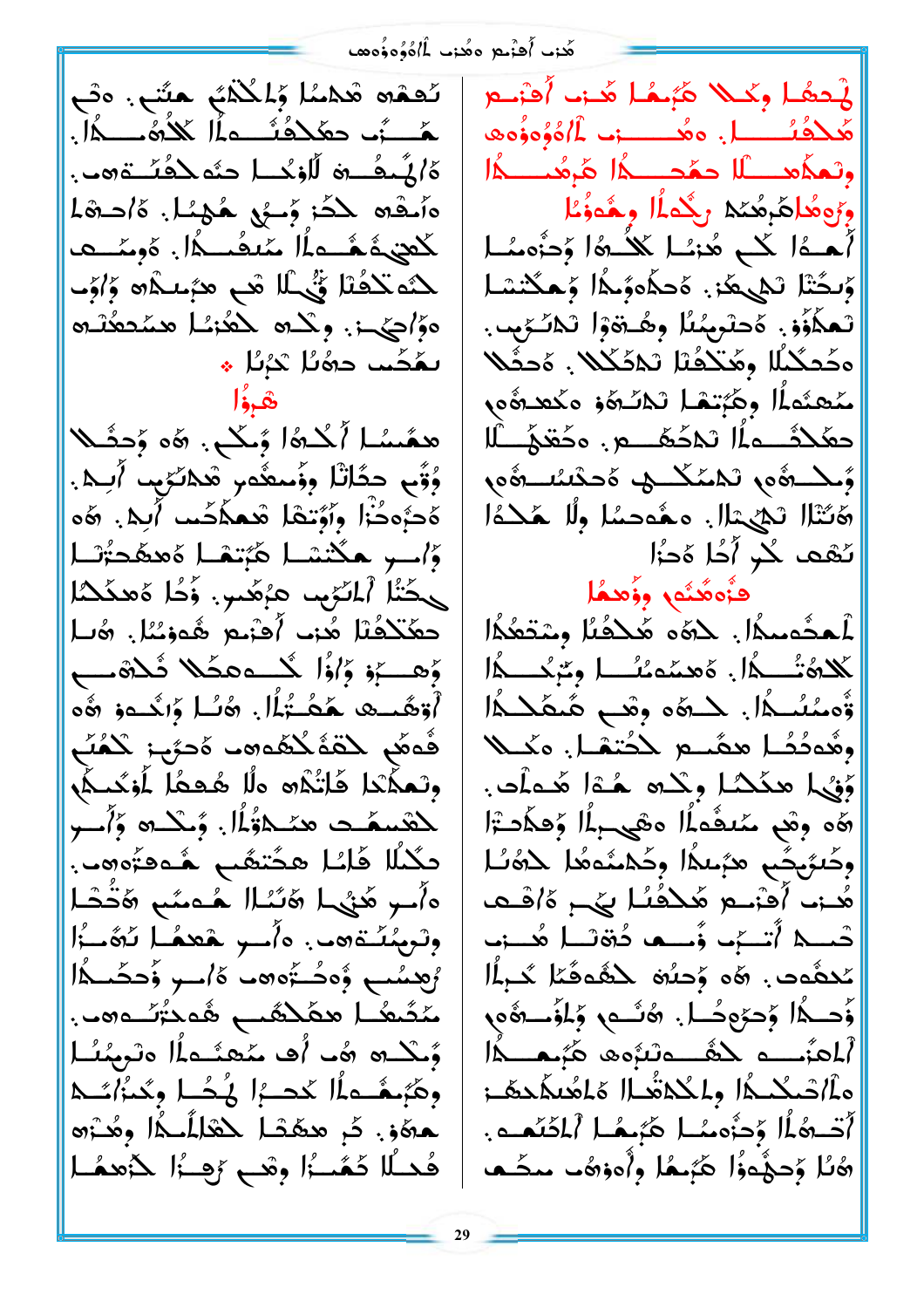وُّەھىُــا ەئەھىُــا وشُكْــە ھىُــكۈْەـاُا حنّفهُه مُنْدًى ولَّامِتُوْلِمْ أَكْفٍ. كُنْ كُم ثُـلا هُوْا. هِوْا أَحْبُا وَلِكُـلا *ئَـــــالمُ*وْ. هُ حَثَّحَـــــوهُ مِ هُدَّءتَّـــــــا وهَيْهُما وهْوْهُممه حَكَكْتُمَاهُ أَخْفُتُكُمْ لَيُعْجِدِ. كَبِرِ حَبْرِ وَهُوَ كَبِرِ رةُه سُمِلا همَّحْزَا لَمُكَ لِلْكَطَنُّهِ/مَلَّا . مْلِكُمْا وْالْمُكْمَٰ: كُرِ مْبِ ݣْلْدِيُّهَا لَٰهِ لَٰهِ أهلَمْمنكُ . هُنُا وِهُلْعِنُوهِ أَنَّمِ هَدْكُمُ ـــــةه معْكَمُتُ ــــه أَنْهُ توبمُنَـــــة10، أُهوْد لَكَـمَكْتَـتَـــــــــا حعَّدَنشُــدُه همُـــۃُلُم كَتَدُكَــــــــه ىقتئت دأەمْلم لاَبْعُل وڭدەكْلا كَّةَ وَجِبُّي مِمْجِبَّةِهِ بِ حَقَّرَةُ مِنَاءُ هُمْهَا وَوحِدُو مِكْلَةٍ وَمَرْحَزُتُمَا الْمَحْمَدِينَ رُجْهِ. هُنُا وَخْتَمْا أَسْلًا كَرَاوُا وهَٰذِهُنُمَاٰ}. هَدهَب سُرِّبٍ حَيْحًا وِهُوبُيفَالٌ. هُنُا وِفُكْلُهُم مِّقْعُدهب لًا حكْم شَح وَلِمَعْكُفُ لَيْحِمْتَهِ! ەَخْتَمْا هُەمْلگا. ەَحكّْر ھُے مَكْشَا لْمُخْلُ وقْعِ ۖ بِمُاقْدَا هَٰٓ تِنْهَا وُوَكُنَا. قَبِ ٱكْتْـلْا نّْتَـفْـا هُنْـا وِثْكُـم ىغُـــعْه لحَعُنِيًا هُنِّي حَرَّهِ حَزْنَهِ وَلَـٰكُلَّهُ كَلَّــمٍ وَحَزْهِ دُــَۃَ اللّهُ ـــۃَ اللّهَ مَعبُّلا لِكَمَهُــأَل وكرْداوْهِ. ݣُـه كَكْمُعْمَا هرْجَـٰهُا وِلًا فَاتِبِ ٱلْلَّ حَقَّدَحَٰٓتُكُمْ وِحَقَّدَٗٓنَّب ەُلەھب. ئىھەتا ھۆقىنشا وھُـەدُدُھ تْـهةاْ يُسْأُا وِهَاتُـدًا وُـتْدُه. تْـهةا لُؤُےوْٓا وِقُوتَہُرُے۞۔ تَـ۞ہُا كَمُتْرَا

حفَى حَكَّرْهُمَا هُمْتَرِيْحَتُمَا وَالْحَدْوُهِ . لِّهُ ۖ إِنَّا مَنْصُطُ إِرَّاهُـ هُنْنَـْهِ وَمِنُـلٍ هُيعِدًا حِجَّنَنْدُا لَكَعْدُ». اهْتِنْا هِجُمِدًا لِحَقِّعِدُهِ أَا وَارَوَهُمْ كُنْهُ .. أَلْمَلْكُمُوا نُوَّبِسُا وَحْسُمْا وَهِنُوهُو مَّــةُ۔ تَوِمُنْــهِ. هَٰـلَـفُـُـا هِهَْـــٰٓ;ا وكُدْدُ إِلَّ هُـزُو لِلْمُتَكْشَرَا وِهُـءهِلَا ئے حدُثہ . حنُّی ا نُہُ بُرا ولَّا اُحْد تَعمَّىٰلُ وِكَعِقَاوُهِ. هُنُا وِتَّعِ سَعْدًا ومَنْتَقَاهَ أَنْ أَيْ أَوْ وَالْهُ وَالْهُمْ مَنْ اللَّهُ مِنْ الْمُدَوَّةُ الْمُدَوَّةُ الْمُدَوَّة وَمَرْحِجُ أَلَّ هُنُوسُرًا. هُرُوسِ الْمُسَامَونَ ثَــومرُا وَرَبِّكْـا حَمُّومًـا وَبَرْجَـب هِبْمِدِهُا وَمِحْدَةُهِ. هِؤُهِمْداً وَٱلْحُدَّةُا وَّسفَه حَكْمَةُ مِنْ وَهُمْ تُوسُلُ هَٰعَتُمُا هَدَامٌ مِتْصِرٌ لَهْكُمْ . هَا كَمْ أَصْلَهُ هُن، كَمْعُوم هُنَدِكُمُ فَلَى مُعَمُّدًا وهُـــه كُثْرُه هُوهُدهكُمْ كَمُنْــه لَه وهْـــم وَّمْعُـــا وُٱأَوْ هِ تَمْــــوهِ مِنْ هُ هُ فَيْ مُنْكُمْ. هَوْمَ وه مَنْ مَسْتَمْعَ مَسْتَكْمَ هُدَيْمَ وَبِّحْنَا وَّحَا وَءَين وِجَاهَا وَٱهكْتُوهَ كَتْتْمَا هُــْ هَــْ دَهْ مَا هُمْ لَـتْتْمَ وْصْبُبُكْلِ. كُمْ زُوُّلْ يَهْبَرْ كُبِ أَمْلُوْكُت ة/الْكَلْم حِنْه تْلْفُسْا لْمْلَاهْتْما. أُف هكَسُنُّـــا هُههُهُنُـــا وِكَـــــزِلَم هَٰلِلُه جُمعٌـــد ألمســـأم. هَحعْكـــدُا مكعكا ةحفئوؤهأا مغمكمأا حتَّهـْلَا مُّـــدْ وَبِرُّـــزُّه أَا هُوِيْعِهُشُـه أَا. حٌىسٌبُتُـــواْل وَحِيُّـــوَوْل وكُعجـــــــوْل هَ حَعَظِ حَسَرَتْهَا . هُ حُسَّمَ مَا هُ حَيْنَ حَسَّمَهُ مَعْنَهُ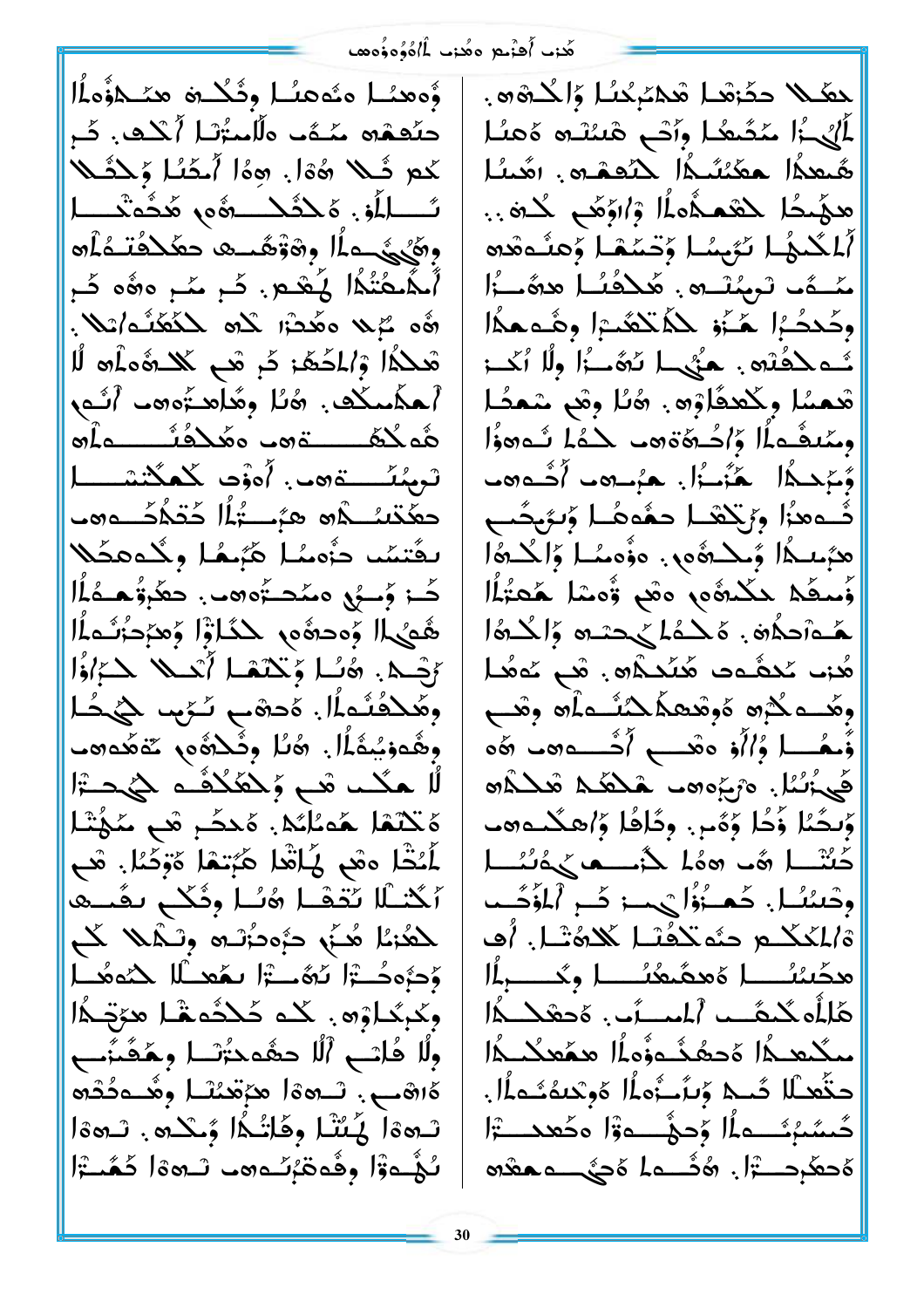هُدَبٍ أُهْنُبِهِ وهُدَبٍ لِمَاءُوُووُوهِ

وأَدْوْسُـدْ10 . هُـلْمْعْمَـدْكُمْ دُوةُحُتّْمَـب تَكَمَّدِهُـــمَ حَمَّيَــهُـــما وُهكُـــتُوهَب ەۆئىشەلم كىقكىم ھە ھەدھَاۋەھمَّىل مَيْ حَسَدُهُ أَنْفُسا وَٱلْمِدْ هُدُو تَنَّ بِهِمْ سِيرٍ تَكْتَبِيءُ وَكَلَّمَوْهِ كَتَبْرِسِينَ وِكَسِبِلًا هَبْعِدًا مْعِ ثَـلا هُتـَـهُـلًا معُتَّهْـا ووْْيِجِيرًا. وُّحْصَب دُرْوْسَا هُبِ دُرْوَسَا. هُ مِهْمَعْهُنَا. حُكْرُ. هُنْشَا، هُنْشَا، محكثها كالمؤورة المواسي المسترسل ەزىتىل ەئكى كىم ئىكى سىّ دَمَّنِي نَمِيدًا حَمَّتْهِ مِنْهِ الْمَسْرِيَّالِ وَحعَكْشُــه أَبر هَ/صبّــرْا تَــُقـــما كُـــبر هُوَصِبُلْ لِمُؤْمِدًا هُمُّا وُحَفَّلاَكُمْ \* وكُلِّمُ اللَّذِينَ بِالْمُوهَوَةِ مَا تَكْتُفُوا الْمُسَلَّمَ ڡۥؙٛ٥ۿؙٮ۫ٛڡ هُـعتُـُم شُـلاً ثَعـْبَم هُوْشَلِي شُـلاَوْنَ . ەَحسَّىلًا وهُتْمَلا شَلَه كُنَّه: ەَ/هڭم أشرعه: كملا هتم اعتُرها من المعادة وَوُّوْهِ لِيُؤْمِنُ } هُ حَسَّمَعَتَ هُمَ أَشَـٰهِ } أَ كَمْلًا هُمُمُلْ مِمْتَكْمُلُو مْتَكَبْدُلُ ەقىئاتىگى ئاسلاپ ، ئەككىلل ولل مُعْداً كُلْحُمْدُها لِمُؤْكَسِلًا هُمَيْنَ. دەُا ئىرَىم مُدھُىا وِوُدىنُك دىئىلا فَتَنُــع هُ تَـدُـبُـدًا مَوۡـــۃُٰدًا شَدۡصَّـٰـۡـمِد ئُــەلگەن . وِلْـــــو ۋە وتۆمپلەـــــەت ىمْكْس ەْبِكْكْھ. جۇڭل شۇڭل ھ هبوا

حكْفَكُدەم. ئۇقدا ئىكى دەمئىئىما تلمَّـهو هَٰـحَـفُـنُـه أَنْ هُنُوــزِياْ! تَـهْدَنَـا كُمِلًا هَمَاهِمْاً وَهُمْ زْوَهِ . تَنْهَب كَعْمُــْــاةُلُمْ وِلْـاهْلَـــْمَا لْمُسْـــرُوَّى أَةْ دَائِعْ وَاهْكِمَا وَهِمْسُلْهُ شَكِّيرًا حَقُّوصُهُ ﴾ وَلَكَ وَهُدَاهِ ﴾ وَحَكَمَتُهُمْ وَالْمَحْمَدَ وُكْده هُعكْب كْعْدِه حغَّعْلَاشُـه لُه هُ/مَكْمٍ وِوَّحْدُه» محكَّنِي شُمَّطْلِ. كَعِنْدُهِ تَعْتَقُوا وَتَسَاؤُلُمْ يُوَتْسَا. ەقەقكتىل وڭقڭدەھە ھەتمىلا حَمَّــرُه أَمْ أَمْسَلَــم مَكْتَبَمَــم تَــمَّــدَةَ وكشبه تملكه فاده حقيكا ه وُهِمُبِيْنُا هُهِ وِحْسِيهِ هَبْتِمْسَا هَٰ\$كَلاَلم وتَرُّمِشَا هـ۞ووُّا هُىعَىمٍ. وَٱوۡتِـٰهَـٰا نُـٰءِوءُۚا ۖ كُحِمَّبٍ وَحَتَنَفَـٰهُ الْـٰ وُكْمِده نْعَكْلُو. مْعَ أَلْمُوْا وِكْمُهِ عُخَبُ حُتمُمُّا ءُلَى. هِ مُكَى أَصِّبُا لْكُمُّدِ مِّنْكَارٍ وُّەمْئُنَّا لَكَكَنَّفَ. مَأْهُم ؤْەممُلْكُــدْ لەڭگىــىپ ەْلزّەتتۇر. لْخىر همَّسُا هكَكُلا كَتْمُوهُوم ولَاَدُّومِ ھككَ ئىكھىشىلەھە فىلاھىل هُمُهُا هِمَمْ الشَّرَاءُ الْمُؤْمِنَ وَهُمُوا حثُكْلُكُم \*  $\int_{\mathbf{L}}^{\rho} \mathbf{L} \mathbf{L}^n$ تحكّم كُمْرٍ هُـنم تَدْلُمْ! وَرَكْتُهُلَّى. حكْمُعْدُما وَّـــب رِكْـتُهْلُو وَإِكْــو هُــــزم أَهْزَمــــع في هَمْ الله وحُكْـــهُ) همّتكْدًا أُسو قُـُلًا هَنْتْـاا وِحُـدّـهُـلُّرَه هوْتَـمْـل وِلْمُومْكُلِ أُس وْتَـمْـل هكنّتْـللـ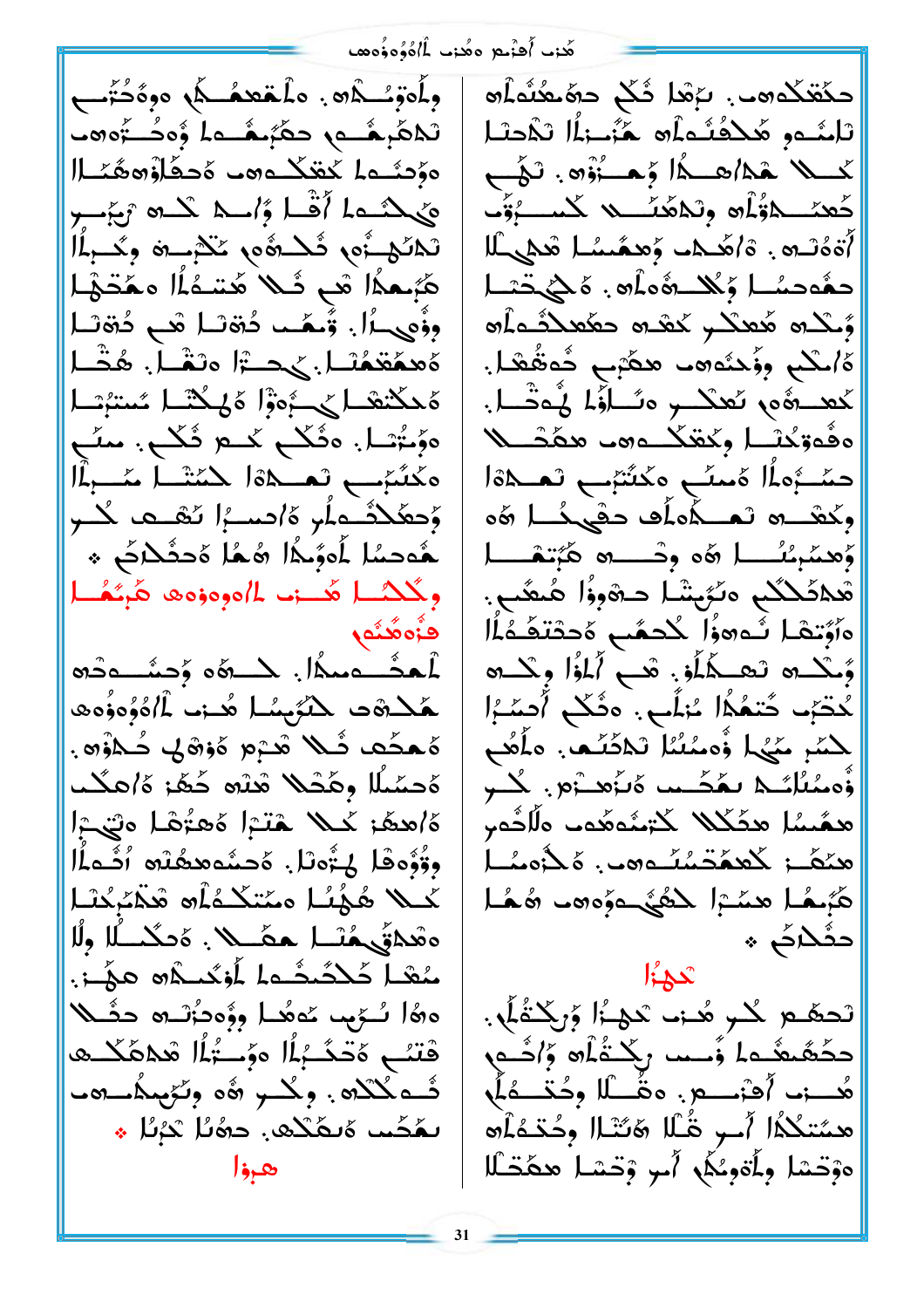حشَمعهُنَه } /حقه لابتة المؤجوه هُجِئُــا حَخُــەُتُم . هُ/اهُو كَخَكْـَـا ەَ لِلْمُتَبِّدُ لِ خَعْمُحَزُبُ عِلَمٍ . ﴿ وَلَـٰ وَحْكَمَّسُا هُهُـٓءلًا وَتَعَمَّا عُعَّ: وَهُا حسَّىٰكُر آَصُّلا مَكَّلا مكْمِكْـدَا مْـع تَىك هْنَّةه أَكْبُ حَقَّدْبُن مَكَّلًا 5ْوَا مِنْعِ كَلَّامِيةِ وِكْبِلًا هِدَهَ هَكْلُدًا حمَّبُه مُلاً وكْحُل هُءكُم حَلْوهُم كَده مُهمَّسٌ ثَمِ أُهنَّنَىْ. لُهمَّسَ ٱلْمَكْنَهُا لَرِيَّسُـــا هُــــزما ۚ الْأُهُوُهوُهِ ﴾. وِّحمَــــز ھَىعْنُـملُـر ٱلمُوَّهَــ;ە هَٰلَلْتَـٰل. إِــْــمكَــر لَّهُ صَدْرُ الْمَسْلَمَ الْمَسْرَدِ أَادُوُهوُهِ . ووُتِدًا مُنْتِهْلَ مَنْزَهِم هَتْلَ ەُھەُ ھَے كَصُحُّـەمُّى. ئُــەصَّىر هْكُكْمْهُلُمْ هُوَّــٰٓ; هُــزَــ ٱلْهُوُهوُهِ ه وەْسُل أَهسُك كَتْوُه فَسِير جَاثَــْجَلَّا وَْمِكُو. وِكَمَا ۚ قَالَ أَه نَكْرُبُعٍ . لِمُهَضَّوِ اؤُكسًا حصَّــةوْا هُـــز عَاْاهُوُهوُهِ ومَتْكَمَلُه مَعَنُنَا لِسَمَاه كَلَّاهُ لِمَّاسَ وَمِـكُـرٍ. ٥هَيْكُـعم كِبْرُوْرٍ وِكَـع أَوْثَـهِ لَـا ەْݣْفْــەلمْبى. بْـــەكىر لمەگىكــا كَعِكْتِكُلَّا هُذِبَ ۖ أَاٰهُوُهِ وُهِ مِن وَحِّعِيْدُ وَ وَهِنَمِهُا مُتَكَلِّمٍ دَبَّافُو وِكُمْ رَبُّكُلَ. لْمُعَصِّرِ وَحَكْمُلَا وِئَـهِ وَوَٰٓا لِلْمَـٰٓعِ ۚ كَلَـٰـرٍ هُـُر حُـمعَكُـا حمْدـُ أبكتْـا أُحـكَاب تْسَــمْ كُنْـــتْزَاءِ رُسُـــدَمُـلِ وِهُـلْخُـــدَمُّا وَحكَمُا بِهُـٰٓا كُـرٍ مَنْقَـٰهُا وِدًاتْـا هُـتَمنُمْ هَهَهُدًا وِأَوَّتَهْـا مُنْأَوْ لَكُـرٍ. لُّوكُبِ وَجِبِ كَاتِكْنَا هَكْتُ أَوْجُا

كَّــرِ لِللُّــدُ∞وُلُه وُوْمُشْــدەھُر لُوَّىــىب كْلِمْكْتْنْمْــــــــــــــــــزم عْلَادْوُدْوْدُه همَّعنَكْتُمِ. أَكْتُهُ اشْكَدُّا لَمُعَنَّمِ ەھْد*ۇھنُىكْ* دىتوپنىڭ بىنىشى ئەم هُنُا وَحْشَىٰ شَبْعٍ وَحِذُهُا هُنَا هضَّف ه كُلّْبِ خُلْشُومٍ هَنُا. هُنُا ۇھسّىلار أھگ ئىلا ئىلا ھَتَبَ ەلْمْنُھُّب، ھُنُـا وِّحِشُـەكُر أُهھَـٰ; كَمْلَا هُدِيَاْ مَكْمًا مُهْلًا خُشَا. هُنْا وَأَسِيرٍ أَوَهُدِهِهِ كَمِيلًا كَمِيلًا بِأَمْدِيلٍ ه نُدْشَمْه و حَـٰٓةُلاً . هُـُـا وِلًا أَيه قَبِ كَتَمِـــرُّه£ هُكْتَـــا. ولًا مُـــد قب لِخُونُه! وَعُتْلَ. ولَّا وِسْلا هُم مُنفُوم! وُّؤُوهْـا. هُنْـا وِكْــومكَلّا هَيفُـا لأَصْحُائُـــدُ وَهْلِي. هَجْهَــــوَٱلْحَدُّا ولَوزًا مُبِئًا هِمَّت هَٰذَلًا هَتَيْب أُمِرٍ هَٰدُهُكُمَا ٱلْمُمْزَٰا وِسُأَا مِمْد. هُسُا وِكُعِيْهِ مَعْسًا وَوُنْتُمَا أَحْدَجَ هَكْتُمْ هَتَبَــ مَعْــةُوُسًا وِهَٰكْتَـا أَمِمًا وُ. هَ لِأَشْلَاهِ ۖ هُءَدْسًا وِكُلُّعُا أَسِ ٱحلَّا أَهكُد. هُنَّا وَكَسُتًا حَتَّنَاهُ أَلمَغْيِبِينَ وَحَدَدَهُ هُمْسًا هُءتَدَانَــا وُحعَكِثَـــولَما وَحعَدُـــــــا أَلْمَـٰلَـــد . هَ كُمُتِهَمُّا لَّا هُـوقَسُمُّا وِلَمُعَ مُـز وتَكَفَّفْكَ، هُنُما وِكَعْتُوْصًا سُدُهِ في مستحدة مَ حَدَّدُهُ مِنْكُمْ الْمُحَمَّدِ أَةَوُهُدَةَ هُدَ مَنْ حَمْلِكُمْ الْمُنْزَحَفُ حْصَرُسًا حَسَلًا وَسَسُلًا . هُولًا حَمِرتُ ا أَهِكُمُعَكَّــبٍ. هُنُــا وُوَوِّفَ كَبَوُّهِ قَــا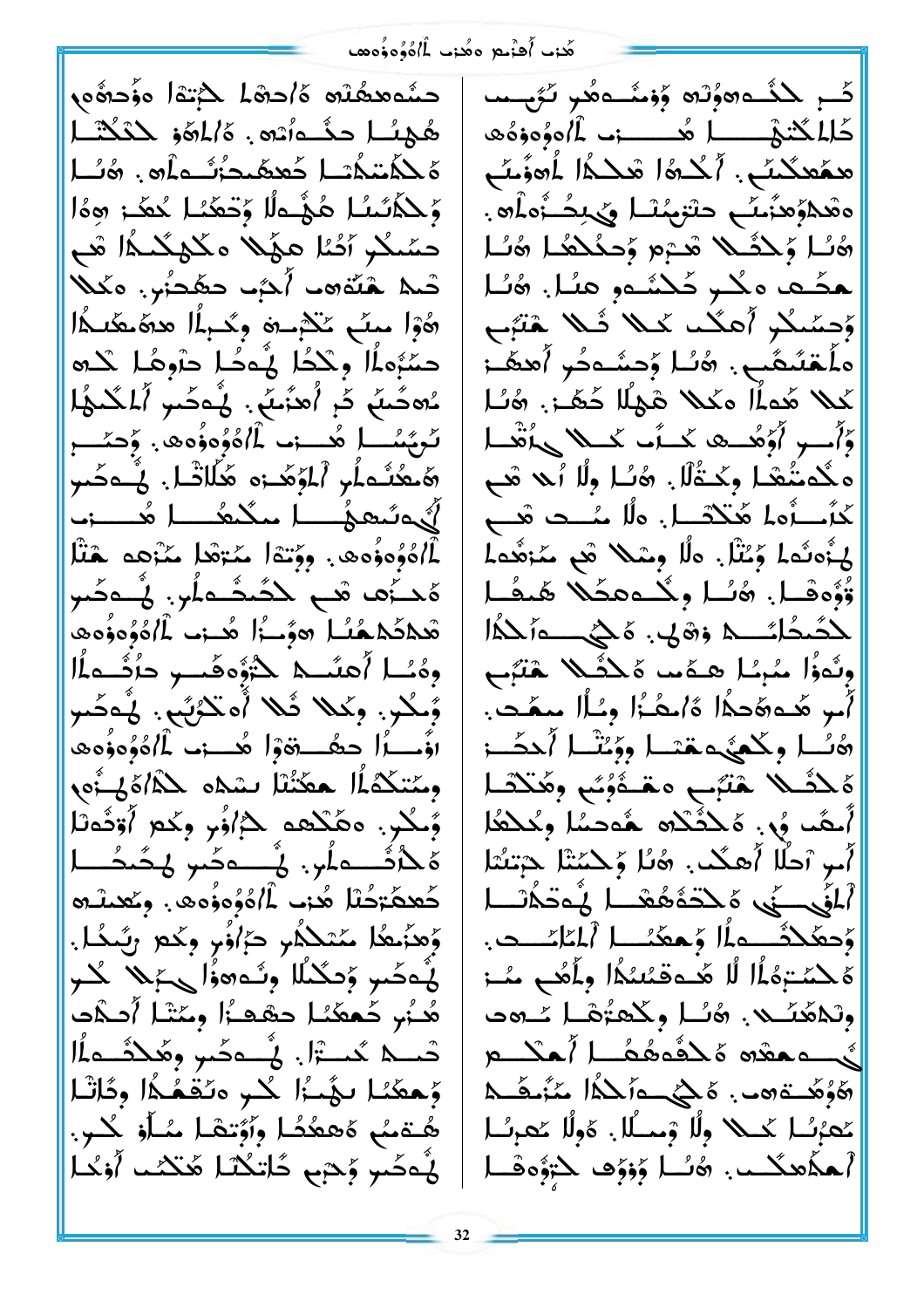ەلمۇنىڭا ەللېئەر ەلمۇمىسر ھېتىل هُمُا حثُلاَكُم لِمُلْقُبِي \* رَبَّد*اُا ووَ*قِزًا<br>اَحدَجِ هُـن مُـدسَّمَّي حدَّدما مَّــبِلَمَّا وِلَّا هَـٰهُمَّحَـٰكُمْــمِلَّا هَنْتَـــدَّا حدَّتسْه وِلَا هُنُسْمَاْهِ أَا وَاوْسْسِعْت ةُ/حكَّــرِ هَــــم حَـــمُـلِّي حكـــتْزَا بَتِــتْزا وَسَهَّمَدًا. هَمَّتَ كَبَّ حَقَّهَ حَسَّنًا وَهِمَكُمْوَٰٓئُمَّا وَاحِسُوًا كَتَبِ وِوَصَلَّكُمْ ەھَبُعْلَتُــــــا مَــــــــــوْه الْمَـــــــوْم حكْرِكْلُوْهِ وفُكْسًا وُحْكُو. هُكْفُنًا وَلِمُؤْمَىٰ هُدَمِنُا لِ حَكْبِكَاوُبِنَ أَن هُذِ اللَّهِ أَهْبَـم ثَـكُمْ شَدْفَعِيمَّـمٌ ويُـْ12 كُـر ءُهكُمْ هُدًا أهمُا. هُحمٌ رِكْتُهُاه تَمَكَّــب وَّنتَقَــا هُـــم كَـــدْيَــأَبِ هنَمهُنَّا. هُنَّى \* فزه همه ورقزا أهثَــممدُّا لِــرَهُ مُ نُهُــا مَعَلَّــُـا وثَىلا وَّسعا ەھَٰىدْشُە. وھُـەۋەلُمَا لُل يُحِكْمَا أَهِيْهِ هِبْمِ وَعُمًا حَلَّهِ مِحْكُمِ وهَٰلِكُمْ أَبِيكُوهِب وهُلِلثَوْءِهِ وَهُمَكْنَا هُ وَكُمْ أَحُدُهُ لَكُكُمْ هُمْتُكُمْ. ، وَمَ وَحَبَّسَــ مَمَّــا وَالْمَــرِ مَكْفَـــّ حَوْمَنَا وَالْمَسْهَدِ الْمُكْمَنِينَ الْمَوْمَنَاتِ أُوْةَبْ جَزْمَعْكُمْ وَمَكْكُمُوهِ فَكُلّا هُــولَم همُتَنكُ اهكُــد و هُو وَحْدَهُنَـٰا ٱلْمُحْدِيُّـٰا تَوَّبِسُـٰا هُـــ;ٮ أَاهُوُهوُهِ هُمْ شَمْلًا شَمَنْنَا هِ مَا يَشْلَلْ وُهلَادَۥُهلَا بِيَىٰ. هُحقّةتُدُه وُاسْكْنَا

كُــــرِ. هِڡُـــاوْٓا هَنُنَابِــب خُمعُقْـــا هُدمهُا كُر. هُنْ أَسْلًا هُه مِمْتْل ههَٰىئُما كُبِّ فُ وَحَمَدٍ وِهَبَتَهُمَا ثَكِــوُّہ مِكْفُــاً مُوصَّــ كَـــرِ.<br>حَعَيْهِشَــمال ووُّمسُــدا وِجَاتَــا كُــوحُــا ھرِّمَّے گے کُسَّمَشُّے)۔ فُےحَی لَّحِهُمَا هُـ: ﴿ أَاٰهُوُهِ وَهُ۞. وَحَتَّوُّهُ وَمِـ هُدرْهُبِ جَرْبَـٰهَا مُهمَّبٍ يُدوِرُّنَـالَ لكعة تعلّل فُءحُس نُنْهُا هُـزِب مْأَادُوُدِدُهُ وِلْمُوهَبِ يُزْأَلُ دَاهِــــتُّذَا للْمُتَمَمَّلَ الْمُحَمَّى مِتَمَتَّرَ مِنْصَدِ الْمُمْتَمَّلَ وَحْوَا حَدَّةٍ وَمَكَلًّا رَهُوٓاً حُكْمٍ هَنَّو همَّسُــــا هنَّومُنْــــــه . هَـــــووَحُلَه كْلِلْكُنْهُـٰ هَٰلًا وِهُـٰدُوفُواً!. وِلَمْعَـٰـٰلا لْمَكُمْ وَّسْعْدَا حَبْ رِكْتُمْلُو مْلُوْوُهِ هْنَمْ هَ تُحَده وَ مُسَّلًا هُلِينٍ وَ هُ مِنْ . ەْلمۇھىتو ھازئىل ۆلمۇسىر ھەدىئىل ددُتّەٰلُە ەڭدىتترىھُىپ مىھُغْل ەُىثَتْــْلَا لمَّـــَمِّ قْتــــى لْــڤــــەدْكى كَعْتَلِيَّةُ أَمَّامٍ. كَانِيْ كَتَبَرَّأْ أَنْقَبُتْ وِهُـا وسُرْهُب هَنْسًا حكْسبٍ. أُوْصَبِ حكْمَعْهُ ـ كَمْ مَكْتَعْتَهُ ـَــا كَتْعَهْـ ا ممَّدِّهْهَا وِؤُهِي أَلِي أَحدُ عَنَّــعِ كَعْنَقْAُه مَلْعَصْ كُلّ مُعْطَفُلًا<br>هُ/هنُـملُا حْثَاثَب حقْتُـا هَيْحـُـا. حَسِّمِ هُدْمُمُلُنُّے، وَاْحِسَهُ الْمَحْسَمِ هُ كَنُتَرْبٍ كِنُعِمُنُكُ وَعُنْدَلٍ. هَ كَمُوحِفُنُـل وُسْمُ ـ ۞ ا هَ كَدُوهُعُــل وكعُصُو. وتُمْسَمَد كُسْوِ هُوصُسًا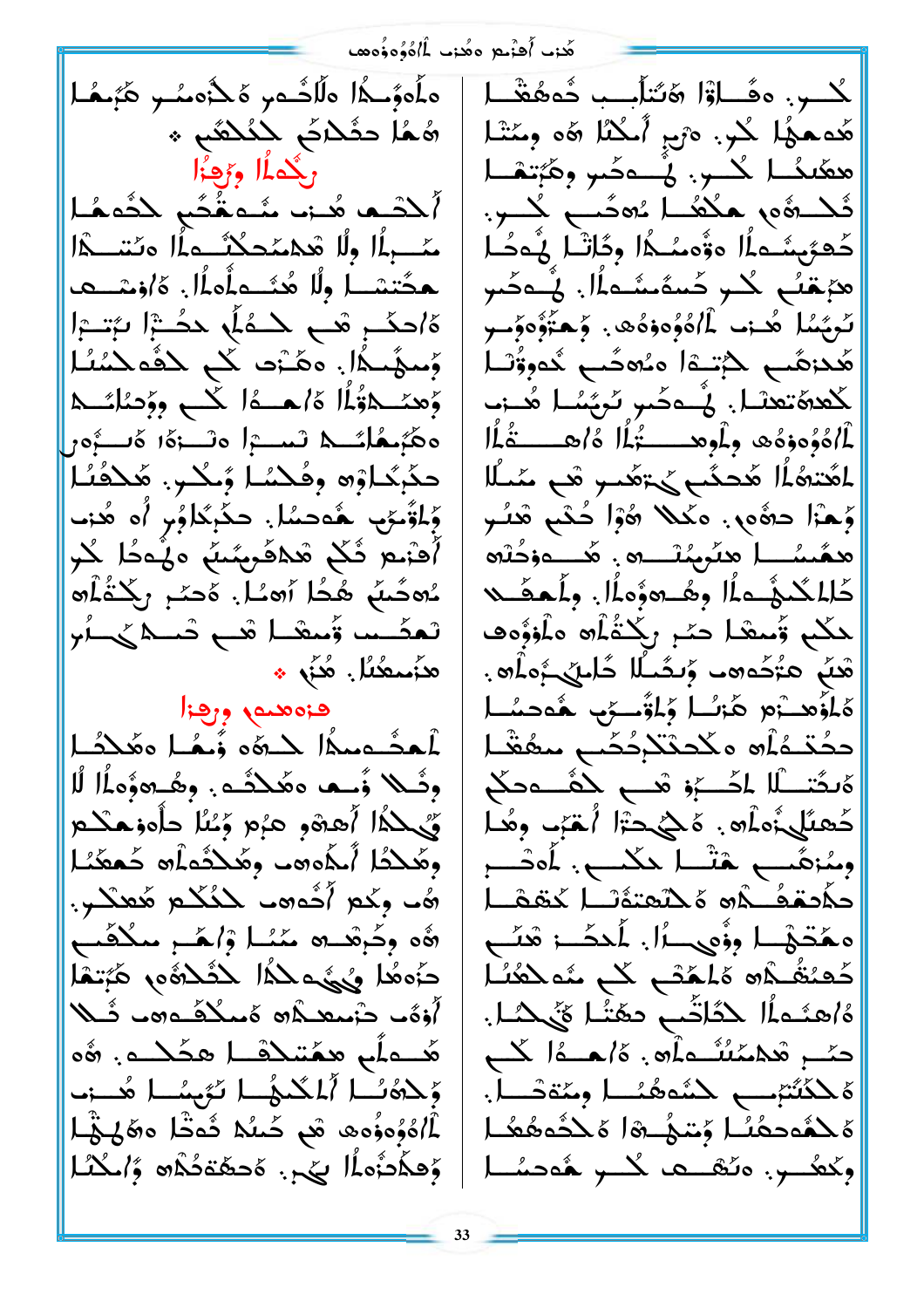هُـــمِــ هَـحَكْمتِمْــا أَهكُــد ولَا أَحِد لِكُلِّئِينَا عَهَلًا حَقَّوبُهُ: رَجَّدَكَا. هُحجَّاهُما وِوُهِ هُمْ أَلْمَ لَهُمْ وَيُنْ هُوَ . هُ كَنُفْعُوهُ كُلْمُئُمُو بِيَنْ: وَلَا شُمْعَ كَحَاثُـــٰهَــٰمَا ا مِنْـِهِــُــا لِــَــٰهِــٰهِــٰ لَا تَعْـــٰمَـٰهَا بِـ لْكَتْبِ وِثُمَعُقْلَ وَكُنا مَعْنُدُكُوهِ . هَمُعَلَّا هُوْا يُهَوَّا وُّمِنُمَاهُ الْمَقْمَاهَ وهَّتِمْا حِمْدُه أَا أُوجُده كَنْعِمْ هِ كَعِنْكُمَا كَبِ أُهْتُىٰ. لَمْ كَعِنْكُمَا لَّهُ صَدْهُا مَعْلَمُنَا وَوِمَكَ هَنْدُ أَثَلاهُ;هُل معُعُمُّة هب. لَمْ كَعِلْكُمْ جَزِ لَمَوْسِمًا هِكْسُبِمَا. لَمَا جَهَكْعُمَا حْكِمْنَا وَّحْسَا حَمُّـةَوْلَ. لَمَّا حَمْكَمْـا وَحَسُلٍ هَ عَهَّسُلًا وِتَعَهُّـــةٌ هُــْرَهِ . لَمَا كَمْلَاهُـا هَٰدُـًا فَيْحِيُـا هِفُمِنْـا هؤسارًا وَجِب هَدَيْكِتُسِيدًا. لَمَا كْعِنْكْلَا هُوْرًا حَكَّىسًا وكُتَّىم وَّسُلَ وَّهْلُمْ مَدَّقَدُلُّهُ مِنْ وَمِكْتَشَارِ. لَمَّا كُمْكْتُما اوْسُرًا حِبَّارُا. لَمَّا كُمْكْتُما مُمحَكُّنُــا حعَّدوتِنْــا . \_أا حُمحُهُــا لْمُحَمَّلْ حَفَّكْمُ وَهَدَ وُهَعَمْمَا . لَمَّا كَمْكْشُكْ لْمُؤْهِدُكْ وِخْدُوَّتْكْتْ للعدة تعبّل مُبال وْبِ هُبُعَا دكْمُلَا وِهُءَخْا يُحِبِلًا كَدَهِ ضَرِ أُهْدُا. لْكَــــرِ فُـــــــــوَكَــرِ هُــــــزَى لْمُأْهُوُهِوَهُ۞ وتَعَمَّلَهُ وَهَزَّمْهَا مَتَعَلَّكُم كَمَلًا هَهِ لَمُمُّا وَّحُـا. وَكَاقَّـا كُنُّيْ؎هِدُه ۞ أَه هَيْكُمْ لُحُسٍ لَا يُرِ فُسْهَضُو هُنْ مَا أَاهُوُهوَهُ وكُـــرٍ ۖ لَــــوَّه مُنقُصُـــا

ومَتْنَا رِجُدْهَا هُزُوهُمْا هَٰدِدْي وَوَٰا كَــــرِدًا محَمَدٍ أَو حَمَــــرَّوهُ اللهَـــومِ وَّەدَرُتُهِ فَاُهْدًا هُوصُل مَذْبِكَلُوْهِ دەُنَـــا تْبُنَـــا. مْدَهْنَـــا وَوَهِـــزًا ەدخُلاھُ ، ، حبوا همّحسّسٌ كُلّب همّسُل هُدوَحُنُل وكمقسمِّه00. هنَّاهائكسم كسسو هنَّرِبِمُنُــا وهُـــةوَهِ٥٥ هِهَكُمْسَــع لْمُذُهِمُ لَهُمَلا فُزُوهُا هُمْسُكُنَّا وَٱلْمُخْتَبِّصَةِ وَمِنْهُ وَمَعَيْنَا حَقَّةِ ەمئىەتەھ ۆزلەت تىلاشقا ھەر ئىللا هُتَمَلِّعٍ هُذُبَّا هَڪُّهُ هؤه هَغُمُڪُزَ. هُهِ وَكَبُرِبُـــب خَلِّلَكُنَّهُـــــــل هُــــــزب مْ الْمَدَّةِ مِنْ مَمْتَحَمَّةٍ مِنْ مَسْلَمَةٍ مِنْ مَنْ مَنْ مَنْ مَنْ مَنْ مَنْ كْلّْكِمْنَا وُسْكُـْكَ رَهُمْئُـُمْاً وَحْـَـرَهِ . هَ أَمْكُمْ لِمُشْدَ الْمَنْبَابِ وأصد والمستفكر معقد عرزه لِّتَيْنَ إِنَّ هُؤُهُمْ تَهْمَى كَلْعَتُوهَا أَعْرَىٰهَ مِمَّمٍ لَاَهْدُّرَّا مِتَّى لَاهِ مِنْ الْمَرْسَمِينَ لأشفكه معتقده بالتفرف فكم وتمععثهم عنْدهُم حُمْدُنُدا لْمَحْدْمَا أُسِعْكُ كَبْتْلُ كُكْرَةٌ .. َكْتُؤُهِ هَـــا وَوُفَ كَلِهَةُ هِ لَـــــــــا أَكُـــــــعَبِ كَعِمْدَ الْمَسْمِرِ. كَيْخْتَفَا هُسْم هُ/وْهُب حَثَّدُها أُودِرْهَا. وَحَصَّارْوا كعددُه، كَالُوْ. كَاتَحْوْا مُتَوَّمَّا هَقْتُمْا كُنُومٍ هِلْا وِسْمِيلاً بِ كَيْهَدُهُمْ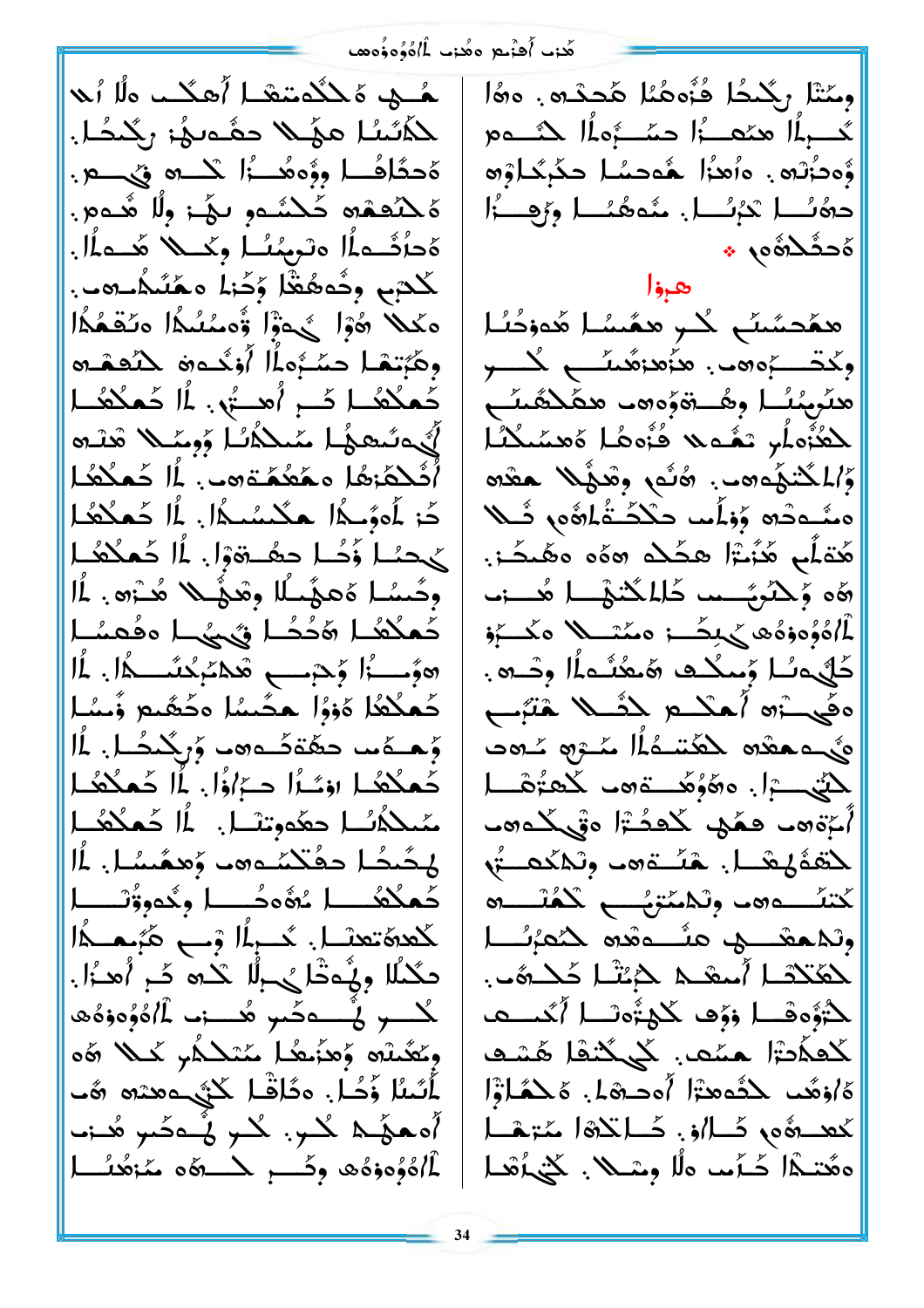كْمِلًا فُخْوَوُا وِهْوَشَا وَبِهَْمَ: كُنْتِي. ەَ ݣُەه وۆھزە كېڭلۇپ. ئېھە كى َـِّقُوْصُلُمْ مَلُومُّكُمْلُ. وَلَاضُورِ وَ*َحْ*زُومُنُو هَبْسُا هُمَا حَثَلاَكُمْ لَمُلْاهُمْ \* حمزا الْحَدَّةُ اللَّهُ وَحَشَـْع كُــرِ هُمْكُـــرَه وكحسرُبِ لأَنْسَسَا بَنْسُلُ وَلِلْكُوهُ مِلْبِ ەھەم ۋحسىگە ھۇھُسىر ھُەزكُسُل ھڭىـلا. ەۋجىئــا ئەئئىـا. ەۆھزەھــە لِكُنُومِ وُودُتُن، كَعِمْدُا وَكَاوَكُمَا. تحكّم لُمْ هُثَمِلًا وَّسْسُهِ وِقَبْهَمْ أُس ؤُسب وْحسْنَ هِ هُوَدُلَا وتُحقَّنَ . ەھَت كُنى وُھرِّقْعُنْسَا نَسْھَةَا فَكُنى كْلِلْكْتْفُەلُّە ەْھغَتْتْلْ حْدْبُ ھَزُكْلْ ومَنْقُبِ لِمُتَسَرَّا خَعْمَعْهِمُنَّسُماً وَ. ەتھَت ھَىُر فُودُنُا وَمَوْعَت كَــْه ەَدېڭسىلا ۋەدخىسكو تېلىسى دېئەھىسا فيحلئو وتعذةا وكنفته تثقف لمح هُدَمَنُا مَأْدَوُمُدًا. وَلَاَثُدَرِ \* وَٱلْمُلَاهُنَّى ۖ فَأَوْهُنَّهِ ۖ وَٱلْمُخْتَبِّهُ٥٥ - . ٥ هُدَوْحُلًا وقُخْتُمُ٥٥ -لمعاه بمفدوه أوه من المنتسب المستحق المستحق والمستحق المنتصر من المستحق المستحق المستحق المستحق المستحق المستح حفَّلاُا وُحَنُّوُّا ەُحسْتَعَـدُّا وِوُّەمْـا. كْتِهُهِ وْاهْدِ دُهِدَٰ زَاهِ مَمْكُمْ! وِلَا ـ أەەەبُ وُتَىــ وِهُنُــا ـ أَعـَقُــە وُومئــا هَ؛م هُنْدْشَا هَوُسْلَ. وْٱسَٰا لَمُعْي ٱسَٰا كَعثُمِ وْالْمَا أَلْمَلا حَثْمٍ وُْمِيْهِ وشحعكا مكْدْحُـا وحُـث لمْـحامْدِ

أُهشَــرِــا. ۖ كَكَتْـَـا وُصَّـــدا هَـــع هَـــزَاه ەڭكەڭدە قۇيد قى شەڭلا. گىر لْعَصُّرِ هُـزم لْمُأْهُوُهِوْهُ، وَلِكْتَرْحَزُمْا اضُهْ حسَّىٰكُمْ مَكْعَبَّىلْمَا اهُبْ وِهْم لْحِثَما هِكُوتَا مُنْزَوْءَ. كُبِرِ لِنُـمَصَٰرِ هُــزم ـٱ/ەُوُەوەُھ وِهُـٰلِكُــٰهِ أَ/ وَـِٰعِمَٰنَـٰ ا ىئْمَزًّا لَكُمْ رَفْ وَعِنْكُمْ خَرْهُمْ عُقْدًا. لُكْسِرِ فُي حَصَّرِ هُـــزَمَ ۖ أَأَاهَ وَقَوْهِ مِنْ وتُــدهؤا همَّسُــا حكْنـــلا تُــدهؤا لیکڑیا گلو، گلو ٹی عکس هُنام ـٱلْهُوُهِوَهُ۞ وصَّحَكَــهُ خُدووُّنْــل حَدَّـــر فَيْ أَنْ يَحْقَقَصَهَا. وَكَمَلاً هُوْا سِنَّع وأَمُسَكِّ كَبُودَٰٓتُـٰدٍ خَاهُّدَۃُّلَٰا وِؤُومُـٰٓلِ هُبُمُلَ. خُدوِقُوْا أَهْنَس كُمْ شَمْكِلُو عكَمس لَمْكُمٍ كَلْعَتَّنْهَا وِدْهِ يُهِمَّى ەقئا ھاڭكەۋەر. ئوقى ەرتكىماً تَمْعَحَكُمْ حُرِكْتُمْبُر. مُثَلًا حُدَّتُمْكَم تعلاهُـــلا ححُـدَـةُـلُو وَّسعْــل هُمسُـُـل تعكِّفه حكَّم حكَٰضَعُكُمُّا وُحكوب َهْلِتُكُلُّا وِثُكُمْ نَفْضُهُ خُعْنُلٍ. وَمُلِيَّن لْمُثْمِلُمْ لْمَلْتَىْ، خَعْنْقْلُمْ مْدَهْمَا، وسَّةَدَّا تَعَدَّكَبِ كُلِّ قَبِّ هُــزُرِ دَوْدَتُو هَمَا هَ هَكْهَا تَعْزَا تَهْتُ الْمَسْرَةِ كَــٰٓئُمُّالٍ وَمُـــۃُمُّا وَّعكَـــح حَصَّــوقِكُمْرٍ. أهنَّـه أا منَّه حَمَّنًا تَمَّته خُـم كَـم كَاةَهُنَــا وَبِئْسُــا لِمْسَـــد قَنْفُــــو. ەقىمّى ئىكلاھ وآئىپ كېگاۇپر تىلاكتو دَىْقْىسُو. وتىماۋا لادْدەھْھْل وكھُبو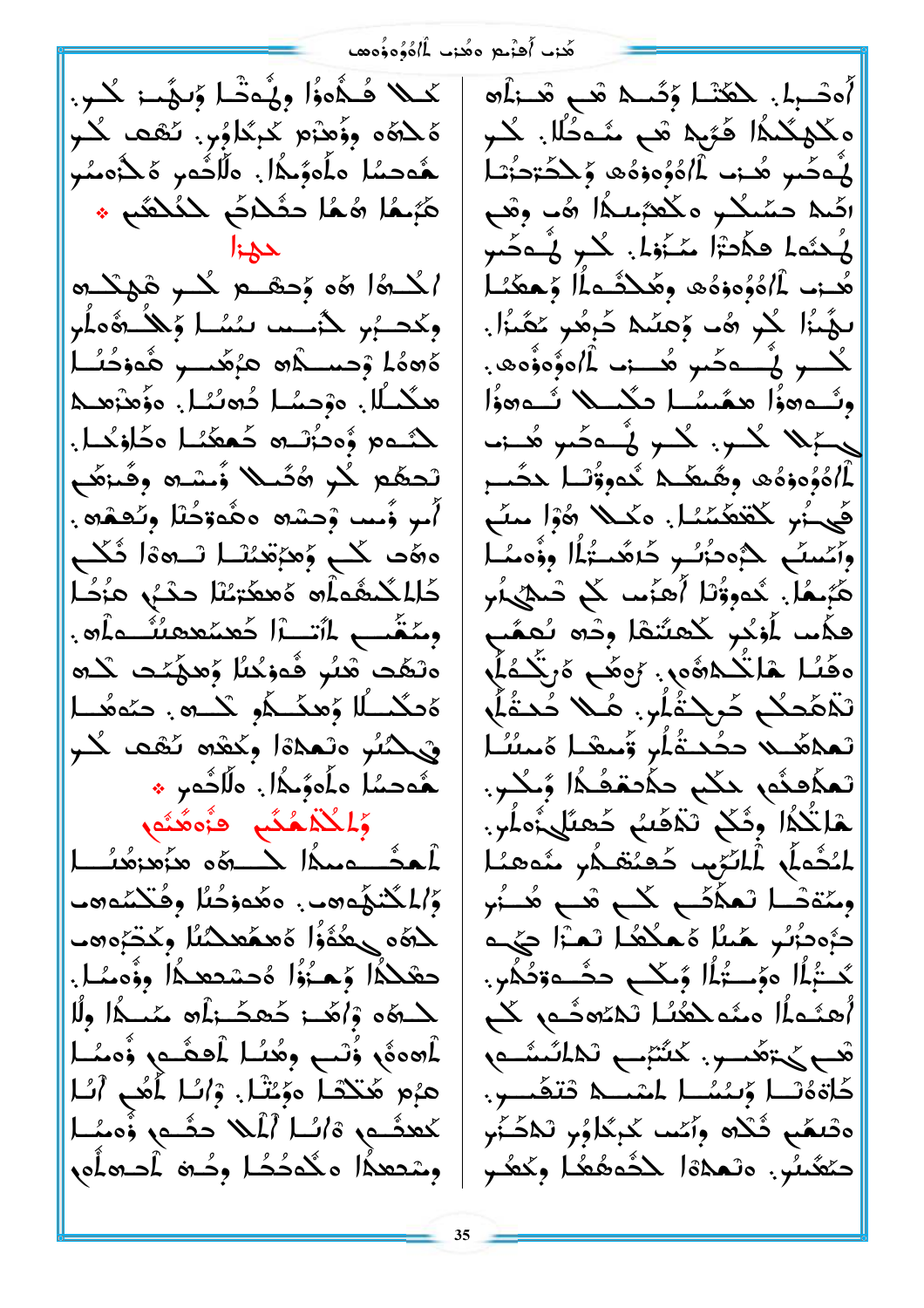دْه أَفْلا . ثُم مْزْتُـٰهِ لَّاعْعُدًا وَّدُلْ. لِمُحَكِّدًا هُـ وَّحـدًا حَقّع وِّعدَّتـُب كتئەھە وكليك فَشْلَ ولمُوقىلِدُ ؤُوْا. هُڪِدُه اُ هُـ حَكَمِ وَلِي هُـ هْمِ كَحَبُّهاْ! وِحُـمُـا هاْهِت حَكْــة حرْجِنْنَـه نَعْنَـا. ؤُهمْنُـا هُه وَّتُـا لمكُم وهُيْمٍ لِمُشْدُمُ لَهُتَ شَمَّ دُّوْماً. هُوصُمًا هَو زُدًا وهُولِيُّ). لكَمْ وُلِدُاْقْا هَلِكْتَهَا أَسِ وِلَائِكَمُا هِبْصَبٍ رَجِبُهُ هِ وَ الْحَكَمِ وَحَبَّتْ ا أُسِرٍ وَحَذَيْشًا مِنَصًا. فَعَذُّه أَا هُب لْمَعَمِ وَلِمَعْتَدَا أُسٍ وَلَمَنْنَا هُمُعْهُمٌ. كْمَلًا مْنِي هْكُدْهْمْا لْمْتَكِي وِهَْتْبَلَا مُكِحِكًا وَحَذُوْاً هَكْدَلًا شَكِلْكُمْ ... هُدئُدْ أَمْرِ أُوْحِدُا ۖ ذَٰلَحَ وَٱلْمَسَنُد كَتْعَصَدُّهِ أَلْمَا وَلَّا يُحَصَّرًا ، وقْب وْحْسْـا ونُوهْمْـا وهُـارْْا بْاضّْـوىلا . لَبُنُوماً اللَّه حَظَم وِهُشَــلا حُفّوَضُلّا وَّْوَمِمُنُمَا وَوَّمِما وَهُوَوُّومٍ كَلاُهُمَّا وَكُم يُملِّمَ لِلْمَكَّنِّي الْمُحَمَّدُ الْمُسَامِعُ الْمُعَالِمِينَ مِنْ الْمُسَامِنَ هُدَيْهَا هَ وَ حَقَى وَ حَد مَعَيْهَنَا وَيُّىلًا تَمْتَكُنِّي وَتَعَشَّدَهَا لَمُؤَسَوَّةٍ هُوجِسُــا , لَا وَلَا وتَامِيْــا أَمِنُــا وَكُــر مكسو ەتملگەڭ كعمّةلًا. ثُههُاوُا هُه گُد ثُكْلُه فُهكْنُتَشُمْ كْلُمْ: كُنْغُنَا ۞بْ هُمْ وَكَنْتُمْ ۞وَيُبُنَا لْمُحْمَلِاتُـــم، لِمُعۡضَـــمِنَا حَضَـــمِ وِنْسَطِ هُــع هُـٰدُهُ اخْـــم هُ/ڤــع حعَــمأل مُعْمَــل هُو وهُبُعُـا أُمِنُـل

لاَسْتَقَالَ وَدُفْءَوْلَ. وَدْبِكُمْ أَعْتِبْدِيهَا الْمَثْمُهُ حَامَدُ مِثْمَةٍ الْتَرْهُمَّةِ الْمَسْتَمَاءِ الْمَسْتَمَاءِ الْمَسْتَمَاءِ الْمَسْتَمَ وتكه عُلًا ﴾ **ئگرؤا** همَّسُا سْتَعْدَا مِنْسًا وَجَدُّهُا أَجَابُ هُه وِمُهجسه حهُمشُــملُو مُمَـــلًا ݣُەكْكُىل لَالمْكْتْهْمَا وُمْكُس، هُمْوَعْنْدَا ەھْتەۋا ئۇتىشلى وڭىگە ئىگىل ەمئتكەلە گەئالمىگە ۋىىكىلە تَكْحَزُهِمْ هُجَعْتُكُمْ جَازُوا وِقَـُـوْمَوْهُمْ لمفُلْسُماُا ثَكْنَ ووْسكْك فكُفَرْا تَائْسِهِ ەَسَىشْسە ، ھَە وَحْتَوَسْسَا، هُذب أَاهُوُهوُه هُلُّا وحُمهُلا وُهجُلُّا وُهَ حسَّبُه) مَعَمَّلاَعْبَ ءُهِدَا شَلَكُمَّا وِسْعِعِدًا وَحَزْوًا. كَعَدُهُم كَعَدْهَا ەۇنىٰلْ ەُولًا ۋىمىلًا. «ە كَىر ھَزْشُمەت َكْتُمْكُمْ وِّمِثْلُ مِكْكُوبٌ أُمو أَوْمُلُ وِنُرْهُمْ كَمْلًا لِمُتْلَا. وُهْلَى لْلْعَجْبُتُمْ وَمُوا وُهْلَ دَّوْمِهْا. هُنُوبٍ فِي كَبِرِ مِسْأَاوةُهَ للصُّحُـــا كَحْضَــُـــه أه لمؤوه. ەقىسۇا ھَنْسە ۇمنْب كىلا كىلا لِحَمَّمَتُسُماُ الْكَعَرِّحُشُدِ لِكَمَّارَّا مَعْمَعُمِ مِهْمَ مَا مَعْ مَهْمَهِمْ لَا مَثَلَّمَ هَٰٓئِتْٓا ۽ ەْھْدەُوم حَمُّەوُڵًا ىـصَّـٰلَا ۚ ۞ه وْمِ ثَمِ ٱلْمَعْكَبِ وْْمِسْلِ هَٰٓبِيهَا تَحْتَلَلُ وِهُدهُنُه) مُعَمَّدًا هؤا لِمَوْهِ كَبِّ أَهَد: وْالْمَا وِهْدٍ يُحْمَدُوْلِ وَّاحْزُلْهِ لَهِ هْكُفْهْ دْهْلْمَا هْـْ كْتْ وْدْهْ كْعْ